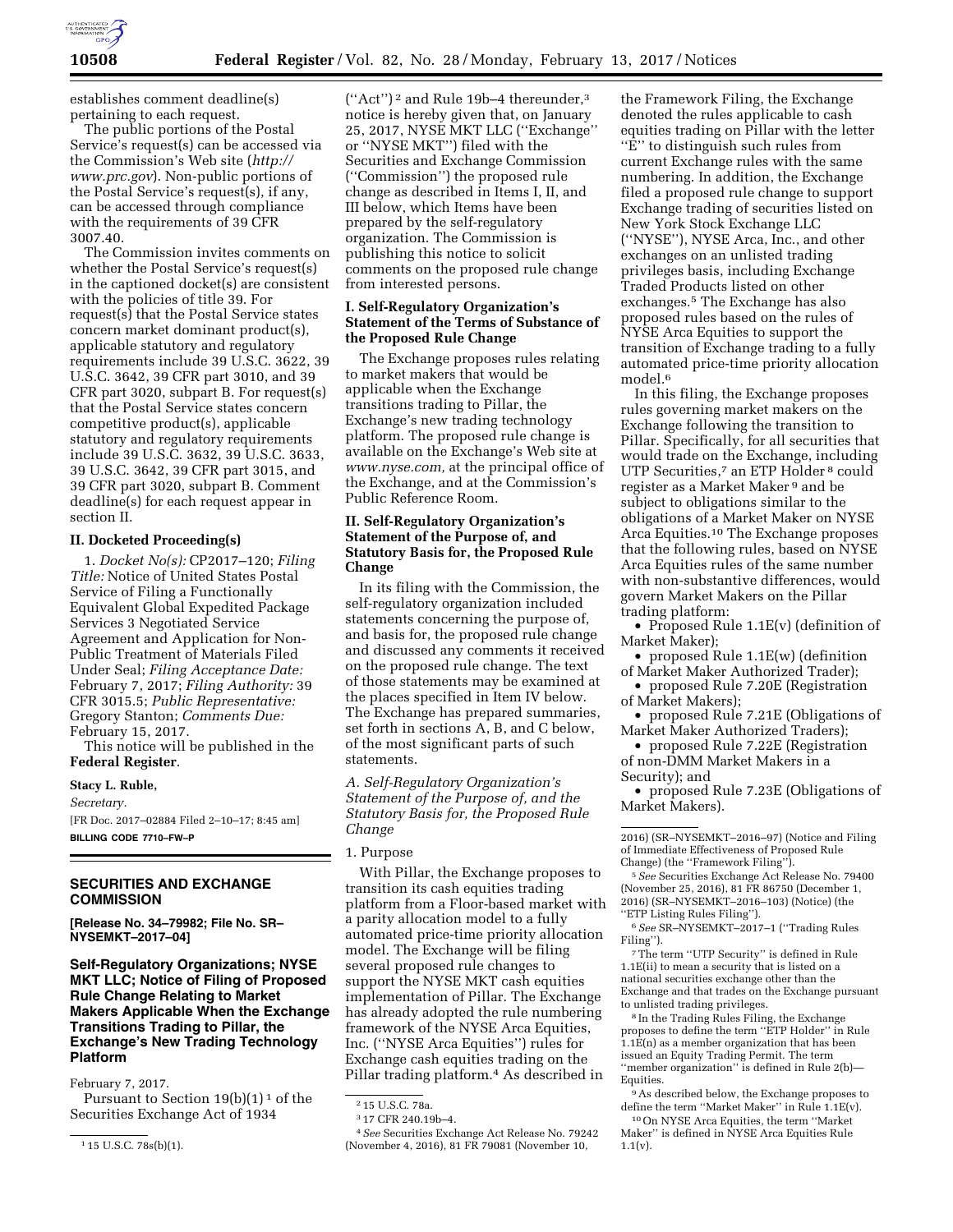In addition, the Exchange proposes to require that a Designated Market Maker (''DMM'') be registered in each Exchange-listed security, which is based on current rules. As proposed, Exchange DMMs would be required to meet all of the proposed obligations for Market Makers, and would be subject to rulesbased heightened quoting obligations in their assigned securities.

Unlike Exchange DMMs under current rules, which are Floor-based individuals who operate within a DMM unit of a member organization, $11$  the proposed rules for DMMs would provide for electronic access only, would not assign securities at the natural person level, and would not require DMMs to facilitate the opening, reopening, or closing of assigned Exchange-listed securities. In addition, the proposed rules would not entitle DMMs to a parity allocation of executions, and also would not subject DMMs to heightened capital requirements. Finally, DMMs would continue to be subject to rules governing allocation of securities and combination of DMM units that are based on current rules.

The Exchange proposes the following rules, which are based on both NYSE Arca Equities rules and current Exchange rules, to establish the requirements for DMMs on the Pillar trading platform.

• proposed Rule 1.1E(ccc) (definition of DMM);

• proposed Rule 7.24E (Registration and Obligation of DMMs);

• proposed Rule 7.25E (DMM Security Allocation and Reallocation); and

• proposed Rule 7.26E (DMM Combination Review Policy).

Subject to rule approvals for the ETP Listing Rule Filing, Trading Rules Filing, and this filing, the Exchange will announce the transition of its cash equities trading to the Pillar trading system by Trader Update, which the Exchange anticipates will be in the second quarter of 2017.

Because the Exchange would not be trading on both its current Floor-based trading platform and the Pillar trading platform at the same time, once trading on the Pillar trading platform begins, specified current Exchange equities trading rules would no longer be applicable. Accordingly, as described in more detail below, for each current equities rule that would no longer be applicable when trading on the Pillar trading platform begins, the Exchange proposes to state in a preamble to such rule that ''this rule is not applicable to trading on the Pillar trading platform.'' Once the Exchange has transitioned to the Pillar trading platform, the Exchange will file a separate proposed rule change to delete those current rules that have been identified in this filing as not being applicable to trading on Pillar. Current Exchange rules governing equities trading that do not have this preamble will continue to govern Exchange operations on its cash equities trading platform.

## Proposed Rule Changes

As noted above, the Exchange proposes rules for Market Makers that would be applicable to cash equities trading on Pillar that are based on NYSE Arca Equities Rules. Throughout these proposed rules, the Exchange proposes non-substantive differences as compared to the NYSE Arca Equities rules to use the term ''Exchange'' instead of the terms ''NYSE Arca Marketplace,'' ''NYSE Arca,'' or ''Corporation''; use the term ''Exchange Book'' instead of ''NYSE Arca Book''; use the term ''will'' instead of ''shall''; and use the terms ''mean'' or ''have the meaning'' instead of the terms ''shall mean" or "shall have the meaning."<sup>12</sup> The Exchange proposes that rules governing Market Makers on the Pillar trading platform would be set forth in Rules 1.1E (Definitions) and Section 2 (Market Makers) of Rule 7E—Equities Trading.

### Rule 1E

As described in the Framework Filing, Rule 1E specifies definitions that are applicable to trading on the Pillar trading platform. The Exchange proposes the text for following existing definitions that are marked ''Reserved'':

• The Exchange proposes to amend Rule 1.1E(v) to delete the term ''Reserved'' and define the term ''Market Maker'' as the ETP Holder that acts as a Market Maker pursuant to Rule 7E. This proposed rule is based on NYSE Arca Equities Rule 1.1(v), which defines the term ''Market Maker,'' without any substantive differences.

• The Exchange proposes to amend Rule 1.1E(w) to delete the term ''Reserved'' and define the term ''Market Maker Authorized Trader'' or ''MMAT''

to mean an Authorized Trader 13 who performs market making activities pursuant to Rule 7E on behalf of a Market Maker. This proposed rule is based on NYSE Arca Equities Rule 1.1(w), which defines the term ''Market Maker Authorized Trader,'' without any substantive differences.

• The Exchange proposes to amend Rule 1.1E(ccc) to delete the term ''Reserved'' and define the term ''Designated Market Maker'' and ''DMM'' to mean a registered Market Maker that is subject to additional requirements set forth in Section 2 of Rule 7E for Exchange-listed securities assigned to such DMM. This proposed definition would be new and is not based on the rules of NYSE Arca Equities. Because DMMs would be Market Makers, and a Market Maker designation is at the ETP Holder level, this proposed definition would differ from current rules, which define a DMM at the individual level.14

### Rule 7.20E

The Exchange proposes to amend Rule 7.20E to delete the term ''Reserved'' and re-name it ''Registration of Market Makers.'' Because the Exchange would operate as a fullyautomated market, the Exchange proposes that Market Makers on its Pillar cash equities trading platform would have the same registration requirement as marker makers on NYSE Arca Equities. Accordingly, the Exchange proposes Rule 7.20E based on NYSE Arca Equities Rule 7.20 without substantive differences.

Proposed Rule 7.20E is based on NYSE Arca Equities Rule 7.20 with specified differences.

• First, because the Exchange already has member organizations that are registered as market makers, the Exchange proposes that such member organizations would continue to be registered as Market Makers under proposed Rule 7.20E without being required to re-register as a Market Maker.15 The Exchange therefore proposes to specify in Rule 7.20E(a)(i) that no ETP Holder would act as a Market Maker in any security unless such ETP Holder is registered as a Market Maker in such security by the Exchange pursuant to Rule 7.20E or is

<sup>11</sup>*See* Rule 2(i)—Equities (defining the term ''DMM'' to mean an individual member, officer, partner, employee, or associated person of a DMM unit who is approved by the Exchange to act in the capacity as a DMM) and Rule 98(b)(1)—Equities (defining a ''DMM unit'' as a trading unit within a member organization that is approved pursuant to Rule 103—Equities to act as a DMM unit).

<sup>12</sup>Because these non-substantive differences would be applied throughout the proposed rules, the Exchange will not note these differences separately for each proposed rule.

<sup>13</sup> In the Trading Rules Filing, *supra* note 6, the Exchange proposes to define the term ''Authorized Trader'' in Rule 1.1E(g).

<sup>14</sup>*See* Rule 2(i)—Equities, *supra* note 11.

<sup>15</sup>Under current Rule 103—Equities, a member organization may be approved to be registered as a DMM. In addition, under current Rule 107B— Equities, a member organization approved as a Supplemental Liquidity Provider may be registered as a market maker on the Exchange as an ''SLMM''.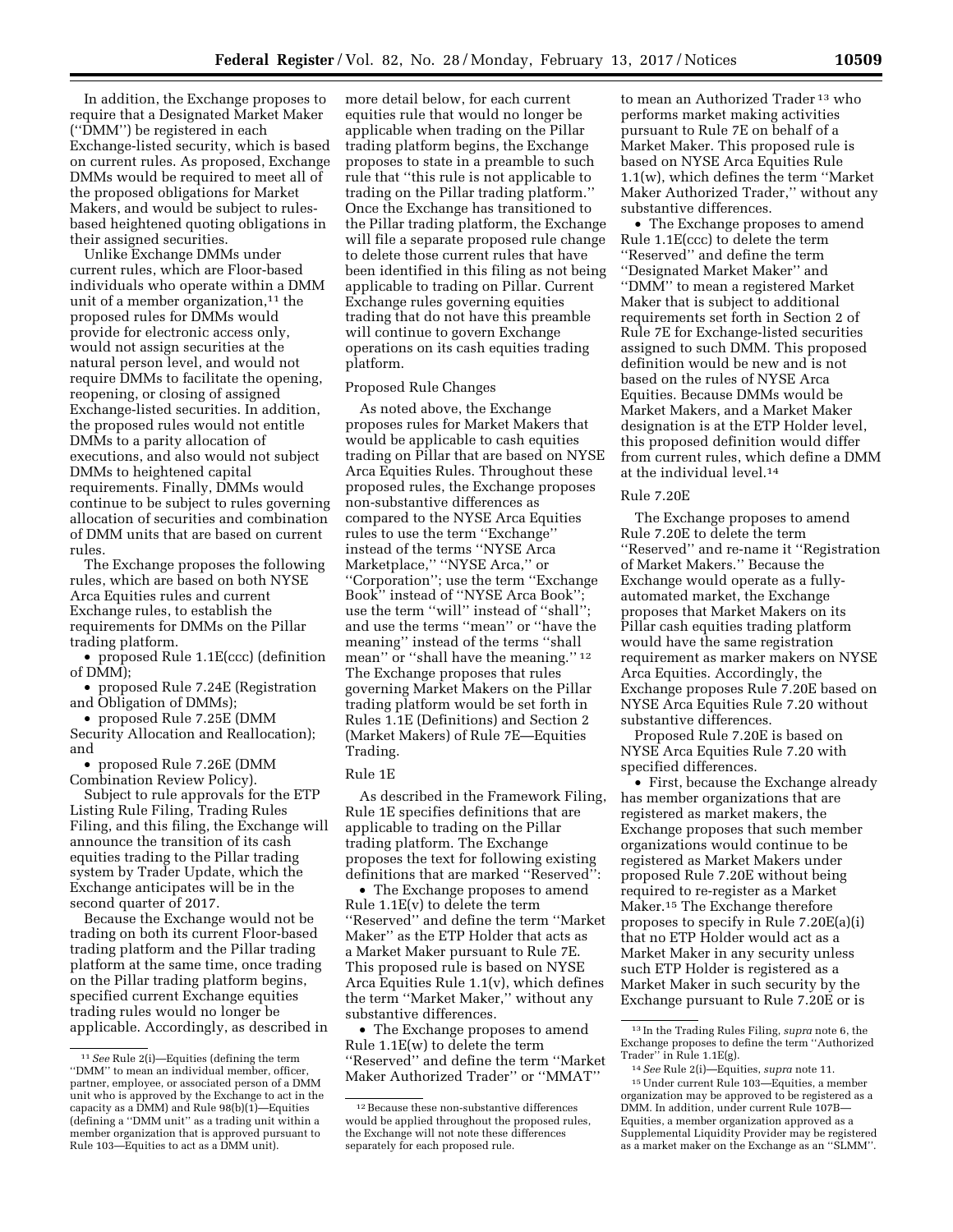a member organization registered as a DMM or SLMM under Exchange rules as of one business day before the Pillar transition date.16 Accordingly, a member organization registered as either a DMM or SLMM on a specified date close to the transition of trading to Pillar would be deemed registered as a Market Maker on the Exchange pursuant to proposed Rule 7.20E and would not need to re-apply for Market Maker status.

• Second, proposed Rule 7.20E(b) is based on NYSE Arca Equities Rule 7.20(b) with the following change to the second sentence so that it would provide that ''[a]pplications will be reviewed by the Exchange, which will consider the ETP Holder's capital, operations, personnel, technical resources, and disciplinary history.'' The Exchange also proposes an additional clarifying sentence that is not in NYSE Arca Equities Rule 7.20(b) that would provide that after reviewing the application, the Exchange would either approve or disapprove the ETP Holder's registration as a Market Maker. These proposed differences compared to NYSE Arca Equities Rule 7.20 do not result in any substantive differences.

• Third, the Exchange proposes that DMMs would not be covered by the provisions of proposed Rule 7.20E(e), which governs a Market Maker's withdrawal of registration as a Market Maker in a security. As described in greater detail below, the Exchange proposes to address DMM withdrawal from registration in a security in proposed Rule 7.24E(a)(4). The Exchange also proposes a substantive difference to proposed Rule 7.20E(e) to provide that a Market Maker that fails to notify the Exchange of its written notice of withdrawal on the business day prior to such withdrawal may be subject to formal disciplinary action. The Exchange does not believe that a Market Maker needs to provide ten business day's [sic] notice of such withdrawal of registration, as required by NYSE Arca Equities Rule 7.20(e), because the Exchange can process such withdrawals with only one business day's [sic] notice.

• Finally, the Exchange proposes a non-substantive difference to proposed Rule 7.20E(c) and (e) as compared to NYSE Arca Equities Rule 7.20(c) and (d) to use Exchange disciplinary rule references in lieu of NYSE Arca Equities disciplinary rule references.

#### Rule 7.21E

The Exchange proposes to amend Rule 7.21E to delete the term ''Reserved'' and re-name it ''Obligations of Market Maker Authorized Traders.'' Proposed Rule 7.21E would set forth the requirement that MMATs are permitted to enter orders only for the account of the Market Maker for which they are registered. The proposed rule would also specify the registration requirements for MMAT and the procedures for suspension and withdrawal of registration. This proposed rule is based on NYSE Arca Equities Rule 7.21 without any substantive differences.

### Rule 7.22E

The Exchange proposes to amend Rule 7.22E to delete the term ''Reserved'' and re-name it ''Registration of Non-DMM Market Makers in a Security.'' Proposed Rule 7.22E would set forth the process for Market Makers, other than DMMs, to become registered in a security and the factors the Exchange may consider in approving the registration of a Market Maker in a security. The proposed Rule would also describe both termination of a Market Maker's registration in a security by the Exchange and voluntary termination by a Market Maker.

Proposed Rule 7.22E is based on NYSE Arca Equities Rule 7.22 with the following differences:

• First, because DMM registration in a security would be governed by proposed Rule 7.25E, the Exchange proposes that not all Market Makers would register in a security pursuant to the requirements in proposed Rule 7.22E. Instead, proposed Rule 7.22E would govern only registration in a security for non-DMM Market Makers.

• Second, in proposed Rule 7.22E(a), the Exchange proposes that a Market Maker may become registered in a security by submitting a request to the Exchange rather than the text in NYSE Arca Equities Rule 7.22, which provides that a prospective Market Maker should file a security registration form. The Exchange believes the proposed text provides flexibility regarding the manner that the Exchange would accept such requests, including electronically, and is not a substantive difference.

• Third, the Exchange proposes a substantive difference compared to NYSE Arca Equities Rule 7.22 because it does not propose rule text based on paragraphs (c) and (d) of NYSE Arca Equities Rule 7.22. Those NYSE Arca Equities rules govern designated market makers and lead market makers on NYSE Arca Equities. Because the

Exchange is not proposing to have Market Makers with the same obligations as NYSE Arca Equities designated market makers and lead market makers, the Exchange is not including in proposed Rule 7.22E the text from paragraphs (c) and (d) of NYSE Arca Equites Rule 7.22. The Exchange proposes that requirements relating to DMMs would be set forth in proposed Rules 7.24E, 7.25E, and 7.26E, described in greater detail below.

• Finally, the Exchange proposes additional, non-substantive differences by replacing references to NYSE Arca Equities Rule 10 and 10.13 with references to the Rule 9200 and Rule 9500 Series, respectively.

## Rule 7.23E

The Exchange proposes to amend Rule 7.23E to delete the term ''Reserved'' and re-name it ''Obligations of Market Makers.'' Proposed Rule 7.23E would set forth the obligation of all Market Makers, including DMMs, to engage in a course of dealings for their own account to assist in the maintenance, insofar as reasonably practicable, of fair and orderly markets on the Exchange and would delineate the specific responsibilities and duties of Market Makers, including the obligation to maintain continuous, twosided trading in registered securities and certain pricing obligations Market Makers are required to adhere to.

Proposed Rule 7.23E is based on NYSE Arca Equities Rule 7.23 with the following differences:

• First, proposed Rules  $7.23E(a)(1)(B)(iii)$  and (iv) would have updated definitions for the terms ''Designated Percentage'' and ''Defined Limit.'' To reflect that the applicable percentages are based on how a security is designated under Regulation NMS Plan to Address Extraordinary Market Volatility (''LULD Plan''), the Exchange proposes to use LULD Plan definitions in proposed Rule 7.23E(a)(1)(B). Using these definitions is based on Bats BZX, Inc. (''Bats'') Rule 11.8(d)(2)(D) and (E), which similarly uses LULD Plan definitions for defining the terms ''Designated Percentage'' and ''Defined Limit.'' This proposed difference compared to NYSE Arca Equities Rule  $7.23(a)(1)(B)(iii)$  and (iv) is nonsubstantive and is meant to be clarifying.

• Second, proposed Rule 7.23E(a)(2) would require that a Market Maker maintain adequate minimum capital in accordance with the provisions of Rule 15c3–1 under the Securities Exchange Act of 1934 (''Rule 15c3–1''), rather than cite to NYSE Arca Equities Rule 4.1. This proposed difference is non-

<sup>16</sup>As described infra, the Pillar implementation date is subject to approval of the Trading Rules Filing, ETP Listing Rules Filing, and this filing, and will announce the implementation date by Trader Update. Once announced, the Exchange will update the rule text with the implementation date.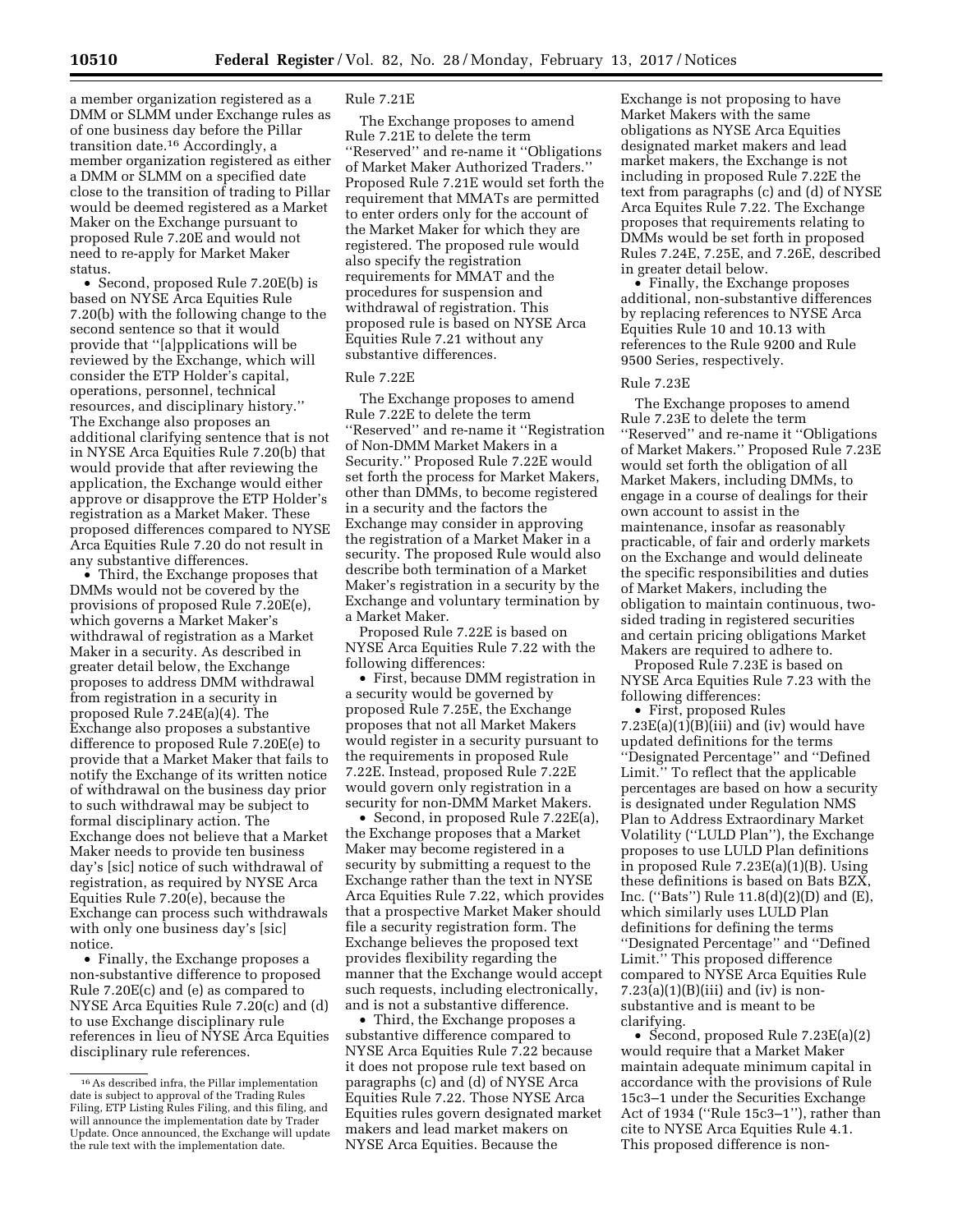substantive because NYSE Arca Equities Rule 4.1 cross references Rule 15c3–1 and therefore the capital requirements for Market Makers on the Exchange would be identical to the capital requirements for Market Makers on NYSE Arca Equities.

• Finally, the Exchange proposes that the provisions of proposed Rule 7.23E(d), regarding temporary withdrawal of an ETP Holder from Market Maker status in the securities in which it is registered, would not be applicable to Market Makers acting as a DMM. As described in greater detail below, the Exchange proposes to address DMM withdrawal from registration in a security in proposed Rule 7.24E(a)(4).

### Rule 7.24E

The Exchange proposes to amend Rule 7.24E to delete the term ''Reserved'' and re-name it ''Registration and Obligations of DMMs.'' Proposed Rule 7.24E would describe the registration and temporary withdrawal procedures and obligations of DMMs on the Exchange's Pillar trading platform. Proposed Rule 7.24E is new and is based in part on provisions of current 98A—Equities, Rule 103—Equities, Rule 104—Equities, and Rule 107B—Equities.

Rule 7.24E(a) would be titled ''General'' and would provide that all Exchange-listed securities would be assigned to a DMM and there would be no more than one DMM per Exchangelisted security. This is new rule text and is based on how the Exchange currently operates, as set forth in Rules 103— Equities and 103B—Equities, in that every Exchange-listed security is allocated to a DMM.

Proposed Rule 7.24E(b) would be titled ''Registration'' and would require that an ETP Holder be registered as a Market Maker and approved as a DMM to be eligible to receive an allocation as a DMM under proposed Rule 7.25E. This proposed rule text is based in part on current Rule 103(a)(i)—Equities, which provides that no member organization shall act as a DMM unit on the Exchange in any security unless such member organization is registered as a DMM unit in such security with the Exchange and unless the Exchange has approved of the member organization so acting as a DMM unit and has not withdrawn such approval.

Proposed paragraphs (b)(1)–(4) of Rule 7.24E would specify additional requirements relating to registration.

• The Exchange proposes to provide for continuity for its listed companies and provide in proposed Rule 7.24E(b)(1) that a member organization that is approved to operate as a DMM

unit under Exchange rules as of one business day before the Pillar transition date would automatically be approved as a DMM under proposed Rule 7.24E. This proposed rule text, together with proposed Rule 7.25E(a)(1), described below, would ensure that DMM units currently assigned to a security would continue to be the assigned DMM in a security when the Exchange transitions to the Pillar trading platform.

• Proposed Rule 7.24E(b)(2) would provide for how a Market Maker that is not currently approved as a DMM may become a DMM. As proposed, Market Makers that are not registered as a DMM as of one business day before the Pillar transition date would be required to file an application in writing in such form as required by the Exchange to be considered eligible to receive an allocation as a DMM. In reviewing the application, the Exchange may consider the Market Maker's market making ability, capital available for market making, and such other factors as the Exchange deems appropriate, including those set forth in proposed Rules 7.25E(f) and 7.26E. After reviewing the application, the Exchange would either approve or disapprove the applicant Market Maker's registration as a DMM. This proposed rule text is based on Rule 103(b)(i)—Equities. The Exchange proposes a substantive difference from current rules to reference proposed Rules 7.25E(f) and 7.26E, described below, which establish additional factors that the Exchange may consider in determining whether to approve a DMM.

• Proposed Rule 7.24E(b)(3) would provide that an ETP Holder registered as a DMM in a security may also be registered as a Market Maker in such security pursuant to Rule 7.22E(a) only if such ETP Holder maintains information barriers between the trading unit operating as a DMM and the trading unit operating as a non-DMM Market Maker in the same security. This proposed rule is based on Rule  $107B(h)(2)(A)$ -Equities, which provides that a DMM unit shall not also act as an SLP in the same securities in which it is registered as a DMM. Because current rules define a DMM unit as a trading unit within a member organization,17 current Rule  $107B(h)(2)(A)$ —Equities permits a member organization to operate as an SLP in a security that is assigned to a DMM unit provided that such SLP is not part of the DMM unit. Accordingly, proposed Rule 7.24E(b)(3) would operate substantially the same as how a member organization currently may be

both a DMM and an SLP in the same security through the use of information barriers.

• Proposed Rule 7.24E(b)(4) would provide that a DMM may apply to withdraw temporarily from its DMM status in one or more assigned securities. Exchange rules currently provide for the temporary reallocation of a security, but the current rule is geared toward Floor-based individuals making the determination to temporarily reassign a security to another DMM.18 To maintain the current ability to temporarily reassign a security to another DMM for legal or regulatory reasons and also update the rule text to reflect that it would not be a decision made by Floor participants, the Exchange proposes rule text based in part on NYSE Arca Equities Rule 7.23(d) instead of current Rule 103.10— Equities. Accordingly, as proposed, the DMM would be required to base its request to temporarily withdraw on demonstrated legal or regulatory requirements that necessitate a temporary withdrawal, or to provide the Exchange an opinion of counsel certifying that such legal or regulatory basis exists. As further proposed, the Exchange would act promptly on a withdrawal request and, if the request is granted, the Exchange may temporarily reassign the security or securities to another DMM. As proposed, Rule 7.24E(b)(4) would further provide that the DMM temporarily assigned a security or securities would be subject to the obligations set forth in paragraph (b) of proposed Rule 7.24E, described below, when acting as a temporary DMM in such security or securities. By requiring a legal or regulatory basis for requesting a temporary withdrawal in registration in a security, the Exchange believes the proposed rule would have the same effect as current Rule 103.10— Equities, which requires that the determination to temporarily reallocate securities be made for the public interest.

• Proposed Rule 7.24E(b)(5) would provide that a DMM may not be registered in a security of an issuer, or a partner or subsidiary thereof, if such entity is an approved person or affiliate of the DMM. This proposed rule text is based on current Rule 98A—Equities, with non-substantive differences to use

<sup>17</sup>*See* Rule 98(b)(1)—Equities.

<sup>18</sup>*See* Rule 103.10—Equities (providing that the Chief Regulatory Officer or his or her designee and two non-DMM Executive Floor Governors or if only one or no non-DMM Executive Floor Governors is present on the Floor, the most senior non-DMM Floor Governor or Governors, shall have the power to reallocate temporarily any security on an emergency basis to another location on the Exchange whenever in their opinion such reallocation would be in the public interest).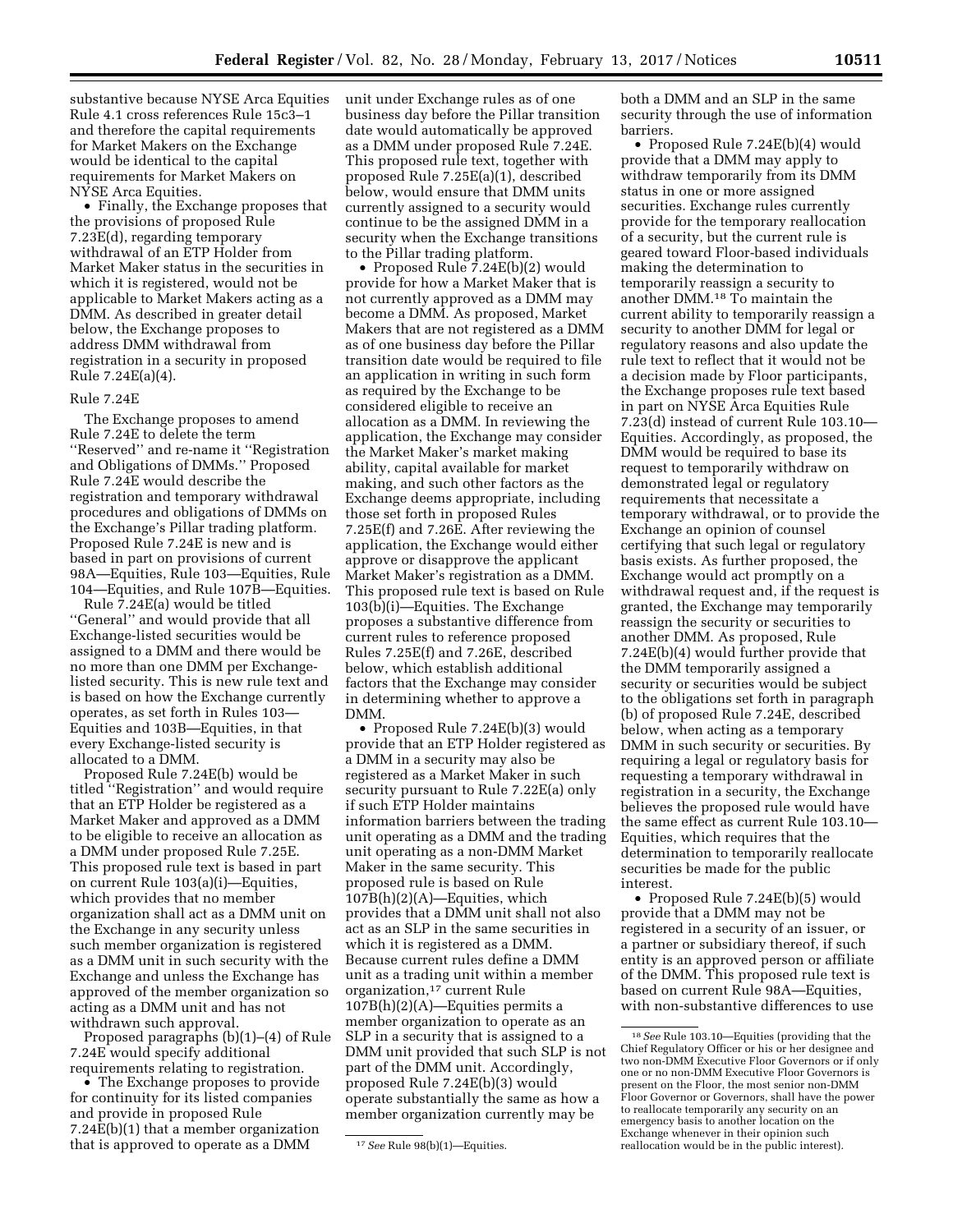Pillar terminology. The Exchange proposes that Rule 98A—Equities would not be applicable to trading on the Pillar trading platform.

The Exchange proposes that Rule 103—Equities would not be applicable to trading on the Pillar trading platform. Instead, proposed Rule 7.24(b), together with proposed Rule 7.20E, described above, would establish the registration requirements for DMMs.

Proposed Rule 7.24E(c) would describe the obligations of DMMs on the Pillar Trading Platform. Specifically, in addition to meeting the Market Maker obligations set forth in Rule 7.23E, DMMs would be required to maintain a bid or an offer at the National Best Bid and National Best Offer (''inside'') at least 25% of the day as measured across all Exchange-listed securities that have been assigned to the DMM. Proposed Rule 7.24E(c) would provide that time at the inside is calculated as the average of the percentage of time the DMM unit has a bid or offer at the inside. In other words, this would be a portfolio-based quoting requirement. Orders entered by the DMM that are not displayed would not be included in the inside quote calculation.

The text of proposed Rule 7.24E(c) is based in part on current Rule 104(a)(1)(A)—Equities. Currently, DMMs are required to maintain a quote at the inside at least 10% of the trading day for securities with a consolidated average daily volume of less than one million shares and at least 5% of the trading day for securities with a consolidated average daily volume equal to or greater than one million shares. Similar to the proposed quoting requirement set forth in proposed Rule 7.24E(c), the current quoting requirements are portfolio-based quoting requirements. On the Pillar trading platform, because DMMs would not have other obligations as set forth in Rule 104(a)—Equities, such as the requirement to facilitate openings, reopenings, and closings, the Exchange proposes a heightened quoting obligation of 25% across all securities assigned to a DMM, regardless of consolidated average daily trading volume for a security. The Exchange otherwise proposes that the manner that a DMM's quoting obligations would be calculated would be the same as under current rules.

Because proposed Rules 7.22E and 7.24E would describe the obligations of DMMs on the Pillar trading platform, the Exchange proposes that Rule 104— Equities would not be applicable to trading on the Pillar trading platform.

#### Rule 7.25E

The Exchange proposes new Rule 7.25E titled ''DMM Security Allocation and Reallocation'' to set forth the allocation and reallocation of securities to DMMs following the transition to Pillar. The proposed Rule is based on current Rule 103B—Equities with substantive differences to reflect that an allocation would be to a DMM at the ETP Holder level rather than at the individual DMM level and nonsubstantive differences to streamline the rule text. In addition, the Exchange would use the term ''DMM,'' as defined in proposed Rule 1.1E(ccc) to replace current references to either DMM (as an individual) or DMM unit. Because proposed Rule 7.25E would establish the requirements for the allocation and reallocation of securities to DMMs on Pillar, the Exchange proposes that Rule 103B—Equities would not be applicable to trading on the Pillar trading platform.

Proposed Rule 7.25E(a) would set forth the criteria for ETP Holders registered as DMMs to be eligible for allocation and reallocation of securities.

• Proposed Rule 7.25E(a)(1) would provide that a security listed on the Exchange as of one business day before the Pillar transition date would continue to be allocated to the member organization registered as a DMM in such security, unless reallocated under paragraph (c) of the proposed Rule, described below. This proposed rule, together with proposed Rule 7.24E(b)(1), described above, would ensure continuity for Exchange-listed companies to stay with the same DMM after the Exchange transitions to Pillar. To reflect that an allocation decision under current Rule 103B—Equities may occur after the transition date (*e.g.,* the allocation process began before the Pillar transition date), the Exchange proposes to further provide that any allocation decisions made under Rule 103B—Equities after one business day before the Pillar transition date would be deemed an allocation under proposed Rule 7.25E(b), described in greater detail below.

• Proposed Rule 7.25E(a)(2) would provide that a security would be allocated to a DMM when such security (A) is initially listed on the Exchange; and (B) must be reassigned under either this Rule or the Exchange's Company Guide. This proposed rule text is based on current Rule 103B(I)—Equities with non-substantive differences to use Pillar terminology.

• Proposed Rule 7.25E(a)(3) would provide that a DMM's eligibility to participate in the allocation process would be determined at the time the

interview is scheduled by the Exchange. This proposed rule text is based on current Rule 103B(II)(I)—Equities with non-substantive differences to use Pillar terminology.

• Proposed Rule 7.25E(a)(4) would provide that DMMs would be eligible to participate in the allocation process of a listed security if the DMM meets the quoting requirements specified in proposed Rule 7.24E(c), which the Exchange proposes to define as ''DMM obligations.'' Rule 7.25E(a)(4) is based on current Rule 103B(II)(A)—Equities with non-substantive differences to cross reference proposed DMM obligations.19 Proposed Rules 7.24 $E(a)(4)(A)$ –(D) would describe the consequences for a DMM's failure to meet DMM obligations. These proposed rules are based on current Rule  $103B(II)(J)(1)–(4)$ —Equities with differences to cross reference the proposed DMM obligations rather than current quoting requirements.

Proposed Rule 7.25E(b) would describe the allocation process, which would operate similarly to the allocation process as currently set forth in Rule 103B(III)—Equities. Under the proposed Rule, issuers would have the option to select its DMM directly following the procedures set forth in proposed Rule 7.25E(b)(1), which is based on current Rule 103B(III)(A)— Equities with one substantive difference, or delegate the authority to the Exchange to select its DMM as described in proposed Rule 7.25E(b)(2), which is based on current Rule 103B(III)(B)—Equities.

The Exchange proposes a substantive difference for proposed Rule 7.25E(b)(1)(A) as compared to current Rule  $103B(III)(A)(1)$ —Equities in that an issuer would be required to select a minimum of four DMMs to interview rather than a minimum of two DMMs to interview. By increasing the minimum number of DMMs that must be interviewed, a larger number of DMMs would have an opportunity to participate in the allocation process, which would lead to an increase in competition without being overly burdensome on the issuer. The increase in number of DMMs to interview would also provide the issuer with more choice in the selection of its assigned DMM. The Exchange further believes that the increase in competition would provide

<sup>19</sup>The Exchange does not propose rule text for Rule 7.25E based on current Rule 103B(II)(B)–(H)— Equities because these requirements correlate to quoting requirements depending on the consolidated average daily volume of a security, which would not be applicable on Pillar.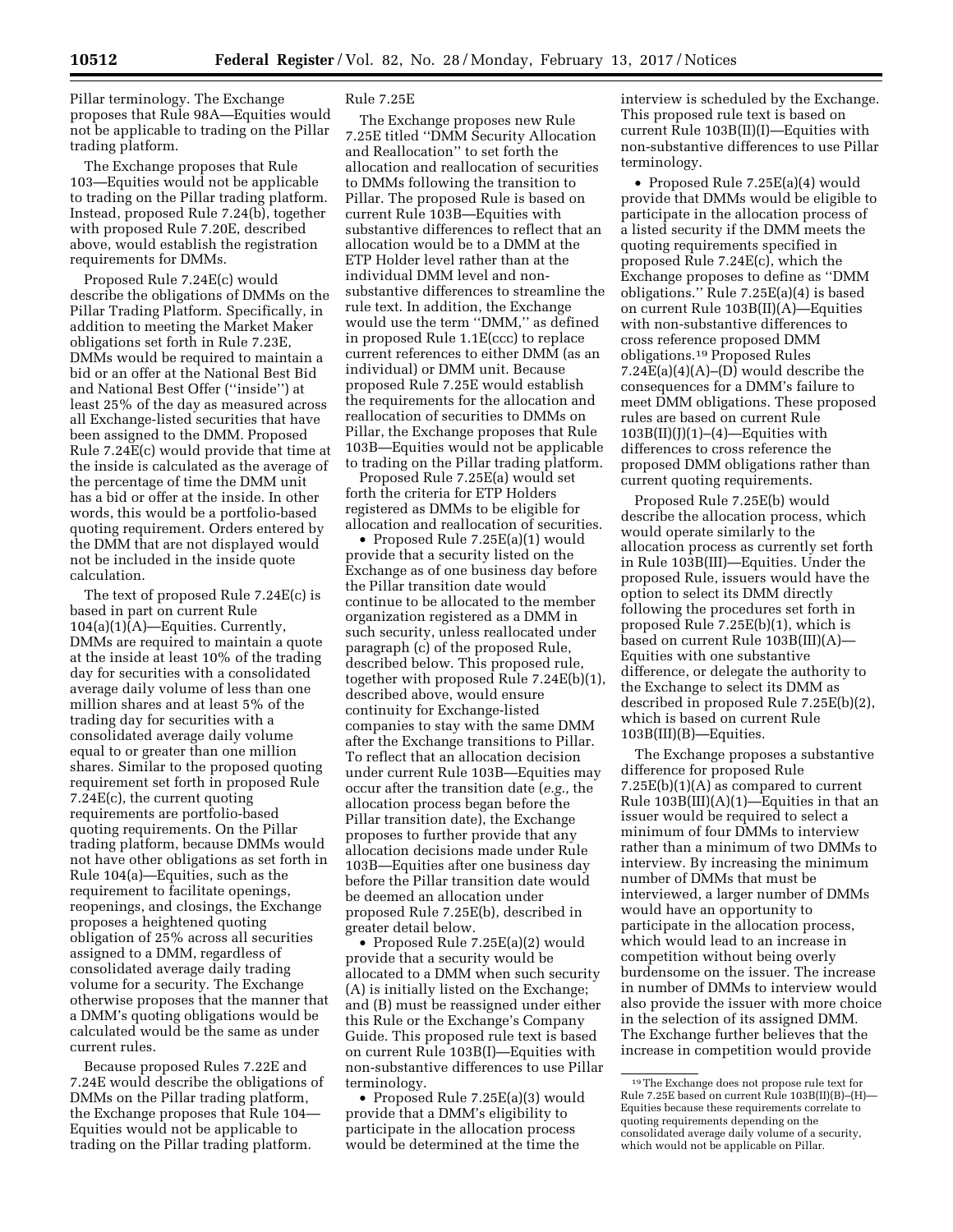DMMs with a greater incentive to perform optimally.20

In addition, because on Pillar, there would be no Floor participants, the Exchange proposes substantive differences for the proposed rule to not include references to Floor-based personnel. Proposed Rule  $7.25E(b)(1)(B)(ii)$ , as compared to current Rule 103B(III)(A)(2)(b)— Equities, would not refer to the ''individual DMM'' assigned to the security because on Pillar, the DMM assigned to a security would be at the ETP Holder level. In addition, proposed Rule 7.25E(b)(2)(A), as compared to current Rule 103B(III)(B)(1)—Equities, would provide that the Exchange Selection Panel would be comprised only of Exchange staff. Proposed Rule 7.25E(b)(3) would require the DMM selected to remain the assigned DMM for one year from the date that the issuer begins trading on the Exchange, which is based on Rule 103B(III)(B)(2)— Equities.21

Proposed Rule 7.25E(b)(4) through (11) would address allocation of specified listings and is based on current Rule 103B(VI)—Equities, with non-substantive differences to renumber the provisions, update rule cross references, and streamline the rule text:

• Proposed Rule 7.25E(b)(4) would govern the allocation of a spin-off or related company to an existing listed company and is based on Rule  $103B(VI)(A)(1)$  and  $(3)$ —Equities;

• proposed Rule 7.25E(b)(5) would govern the allocation of a warrant issued by a listed company and is based on Rule 103B(VI)(A)(2)—Equities;

• proposed Rule 7.25E(b)(6) would govern the allocation of rights traded on the Exchange and is based on Rule  $103B(VI)(A)(4)$ —Equities;

• proposed Rule 7.25E(b)(7) would govern relistings and is based on Rule 103B(VI)(B)—Equities;

• proposed Rule 7.25E(b)(8) would govern common stock listing after preferred stock and is based on Rule 103B(VI)(C)—Equities;

• proposed Rule  $7.25E(b)(9)(A)–(C)$ would govern listed company mergers and is based on Rule 103B(VI)(D)(1)– (4)—Equities;

• proposed Rule 7.25E(b)(10) would govern target stocks and is based on Rule 103B(VI)(E)—Equities; and

• proposed Rule 7.25E(b)(11) would govern the allocation of closed-end management investment companies and is based on Rule 103B(VI)(F)—Equities.

Proposed Rule 7.25E(c) would be titled ''Reallocation Process.'' Proposed Rules  $7.25E(c)(1)(A)$ – $(C)$  would describe the reallocation process when an issuer requests such reallocation, including Exchange regulatory staff review of any such request. This proposed rule text is based on Rule 103B(IV)—Equities and Supplementary Material .10 to Rule 103B—Equities with non-substantive differences to re-number the rule text and update rule cross-references.

Proposed Rule 7.25E(c)(2)(A)–(D) would describe the reallocation process where a DMM's performance in a particular market situation was, in the Exchange's judgment, so egregiously deficient as to call into question the Exchange's integrity or impair the Exchange's reputation for maintaining an efficient, fair, and orderly market. The proposed Rule is based on current Rule  $103B(III)(V)(A)$ – $(E)$ –Equities with non-substantive differences to renumber the rule text and update rule cross references.

Proposed Rule 7.25E(d), titled ''Allocation Freeze Policy,'' would provide that, in the event a DMM unit (1) loses its registration in a security as a result of proceedings under the Rule 8000 or 9000 Series, as applicable, or (2) voluntarily withdraws its registration in a security as a result of possible proceedings under those rules, the DMM would be ineligible to apply for future allocations for the six month period immediately following the reassignment of the security. The proposed Rule is based on current Rule 103B(III)(VI)(G)—Equities with nonsubstantive differences to re-number the rule text and update rule cross references.

Proposed Rule 7.25E(e), titled ''Allocation Sunset Policy,'' would provide that allocation decisions would remain effective with respect to any initial public offering listing company that lists on the Exchange within twelve months of such decision. The proposed Rule is based on current Rule 103B(III)(VI)(H)—Equities with nonsubstantive differences to re-number the rule text and update rule cross references.

Finally, proposed Rule 7.25E(f) would set forth the criteria for applicants that

are not currently DMMs to be eligible to be allocated a security as a DMM, including that the proposed DMM demonstrate that it understands the DMM business, including the needs of issuers, and has an ability and willingness to trade as necessary to maintain fair and orderly markets. Under the proposed Rule, the Exchange would also consider if the proposed DMM or any of its participants is a DMM or market maker on any exchange, the quality of performance of the unit or its participants as a DMM or market maker on such exchange. The Exchange would also consider any action taken or warning issued within the past 12 months by any regulatory or selfregulatory organization against the unit or any of its participants with respect to any capital or operational problem, or any regulatory or disciplinary matter. The proposed Rule is based on current Rule 103B(III)(VI)(I)—Equities with proposed substantive differences not to include rule text that relates to individual DMMs or additional capital requirements, as these would not be applicable to DMMs on Pillar. The Exchange also proposes non-substantive differences to re-number the rule text and update rule cross references.

## Rule 7.26E

The Exchange proposes new Rule 7.26E titled ''DMM Combination Policy'' that would establish the requirement for Exchange approval of certain proposed combinations of DMMs; the contents of a written submission to the Exchange by proponents of the DMM combination addressing certain specific enumerated factors for the Exchange to consider in approving the transaction; and the procedures the Exchange would follow in approving or disapproving a proposed DMM combination. The proposed Rule is based on current Rule 123E—Equities (''DMM Combination Review Policy'') with proposed substantive differences not to include rule text that relates to Floor-based DMM activities as this will not be applicable on Pillar. Because this rule would govern DMM combinations on the Exchange, the Exchange proposes that Rule 123E—Equities would not be applicable to trading on the Pillar trading platform.

Current Rules That Would Not Be Applicable to Pillar

In addition to the rules identified above, the Exchange has identified additional current rules that would not be applicable to trading on Pillar. These rules do not have a counterpart in the proposed Pillar rules, described above,

 $20$  Proposed Rule 7.25 $E(b)(1)(A)$  is based in part on NYSE Rule 103B(III)(A)(1). *See also* Securities Exchange Act Release No. 69735 (June 11, 2013), 78 FR 36279 (June 17, 2013) (SR–NYSE–2013–39) (Notice of Filing and immediate effectiveness of proposed NYSE rule change to increase number of DMM firms to be interviewed from three to four).

<sup>21</sup>The Exchange does not propose rule text based on Rule 103B(III)(B)(3)—Equities relating to requirements for a DMM unit to commit extra resources in order to be considered for foreign listings. The Exchange believes that proposed Rule 7.24E(b)(2), which requires market making ability as a factor in assessing whether to approve a Market Maker as a DMM would address any considerations of whether a DMM would have the capability to be a Market Maker in foreign listings.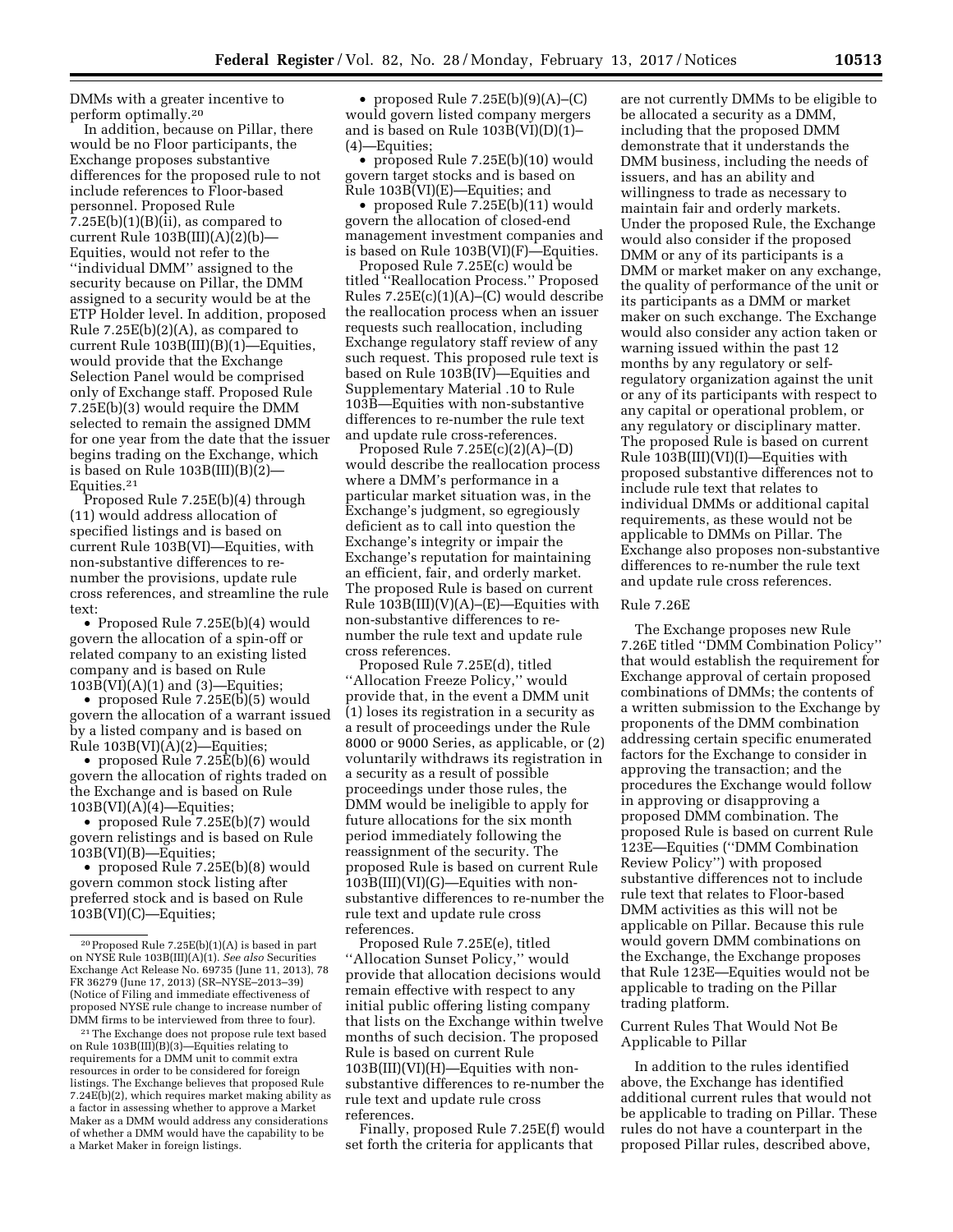but would be obsolete on the new, fullyautomated trading platform.

The main category of rules that would not be applicable to trading on the Pillar trading platform are those that are specific to Floor-based trading. For this reason and the additional reasons noted below, the Exchange proposes that the following Floor-specific rules would not be applicable to trading on the Pillar trading platform:

• Rule 98—Equities (Operation of a DMM Unit). In the Trading Rules Filing, the Exchange has proposed Rule 6.3E (Prevention of the Misuse of Material, Nonpublic Information), which is based on NYSE Arca Equities Rule 6.3 and would require that every ETP Holder establish, maintain, and enforce written policies and procedures reasonably designed to prevent the misuse of material, non-public information by such ETP Holder or persons associated with such ETP Holder. Rule 98(c)(2)— Equities is based on NYSE Arca Equities Rule 6.3 and the remainder of Rule 98— Equities governs the unique role of DMMs on the Exchange's cash equities Floor. Because Rule 6.3E is designed to prevent fraudulent and manipulative acts and practices by addressing the potential misuse of material non-public information and because the Exchange would not have Floor-based DMM trading on Pilar [sic], the Exchange proposes that Rule 98—Equities would not be applicable to trading on Pillar.

• Rule 104A—Equities (DMMs— General).

• Rule 104B—Equities (DMM Commissions).22

• Rule 113—Equities (DMM Unit's Public Customers).

• Rule 460—Equities (DMMs Participating in Contests). Because DMMs on the Pillar platform would not have the ability to set prices, the current restrictions on DMMs from participating in proxy contests of a company registered to that DMM would be unnecessary. The Exchange accordingly proposes that Rule 460—Equities would not be applicable to trading on Pillar.

In addition, the Exchange proposes to delete Rules 99—Equities, Rule 100— Equities, and Rule 101—Equities, all of which are currently marked ''Reserved.'' The Exchange also proposes to delete Rule 113 Former—Equities (DMMs' Public Customers) as obsolete.

## 2. Statutory Basis

The proposed rule change is consistent with Section 6(b) of the

Securities Exchange Act of 1934 (the ''Act''),23 in general, and furthers the objectives of Section  $6(b)(5)$ , <sup>24</sup> in particular, because it is designed to prevent fraudulent and manipulative acts and practices, to promote just and equitable principles of trade, to foster cooperation and coordination with persons engaged in facilitating transactions in securities, to remove impediments to, and perfect the mechanism of, a free and open market and a national market system and, in general, to protect investors and the public interest. The Exchange believes that the proposed rules to support Pillar on the Exchange would remove impediments to and perfect the mechanism of a free and open market because they provide for a complete set of market maker rules to support the Exchange's transition to a fully automated cash equities trading model on the Pillar trading platform.

Generally, the Exchange believes that the proposed rules would support the Exchange's transition to a fully automated cash equities trading market with a price-time priority model because they are based on the rules governing market makers of its affiliated market, NYSE Arca Equities. The proposed rule change would therefore remove impediments to and perfect the mechanism of a free and open market and a national market system because they are based on the approved rules of another exchange.

More specifically, the Exchange believes that the proposed definitions of Market Maker, Market Maker Authorized Trader and DMM in Rule 1.1E would remove impediments to and perfect the mechanism of a free and open market and a national market system because the proposed definitions are terms that would be used in the additional rules proposed by the Exchange.

The Exchange also believes that proposed Rules 7.20E and 7.21E, providing for the registration of Market Makers and Market Maker Authorized Traders, would remove impediments to and perfect the mechanism of a free and open market and a national market system because it would specify the requirements for an ETP Holder to register as a Market Maker and Market Maker Authorized Trader for trading on the Exchange's Pillar trading platform. The proposed rule change would also promote just and equitable principles of trade by requiring the same registration requirements as have already been approved for NYSE Arca Equities.

The Exchange believes that proposed Rule 7.22E, providing for the registration of a Market Maker other than a DMM in a security, would similarly remove impediments to and perfect the mechanism of a free and open market and a national market system because it would specify the requirements and process for registered Market Makers to register to trade a specific security on the Exchange's Pillar trading platform. The proposed registration process is based on the same process on NYSE Arca Equities and therefore would promote just and equitable principles of trade by specifying requirements that are based on the approved rules of another exchange.

The Exchange believes that proposed Rules 7.23E, setting forth the obligations and duties of Market Makers, including DMMs, would remove impediments to and perfect the mechanism of a free and open market and a national market system because it would establish rules that would govern trading on the Exchange that are consistent with the duties and obligations for Market Makers currently in place on the Exchange's affiliate NYSE Arca Equities that have been previously approved by the Commission. For similar reasons, the Exchange believes that proposed Rule 7.23E is also designed to prevent fraudulent and manipulative acts and practices and to promote just and equitable principles of trade by establishing regulatory requirements for Market Maker participation on the Exchange's electronic marketplace that would enhance the quality of its market and thereby support investor protection and public interest goals.

The Exchange believes that proposed Rule 7.24E, setting forth the registration and obligations for DMMs, would remove impediments to and perfect the mechanism of a free and open market and a national market system by maintaining the Exchange's current structure to assign listed securities to DMMs. The Exchange believes that the proposed heightened quoting obligations for DMMs would encourage additional displayed liquidity on the Exchange in Exchange-listed securities. Unlike under current Exchange rules, DMMs on Pillar would not be entitled to the additional benefit of a parity allocation and therefore the proposed obligations are reasonable and are designed to enhance the quality of the Exchange's market for its listed companies. The Exchange further believes that by establishing distinct requirements for DMMs, the proposal is also designed to prevent fraudulent and manipulative acts and practices and to

<sup>22</sup> In the Trading Rules Filing, *supra* note 6, the Exchange has proposed Rule 7.3E, which provides that ETP Holders may not charge fixed commissions, which would be applicable to DMMs.

<sup>23</sup> 15 U.S.C. 78f(b).

<sup>24</sup> 15 U.S.C. 78f(b)(5).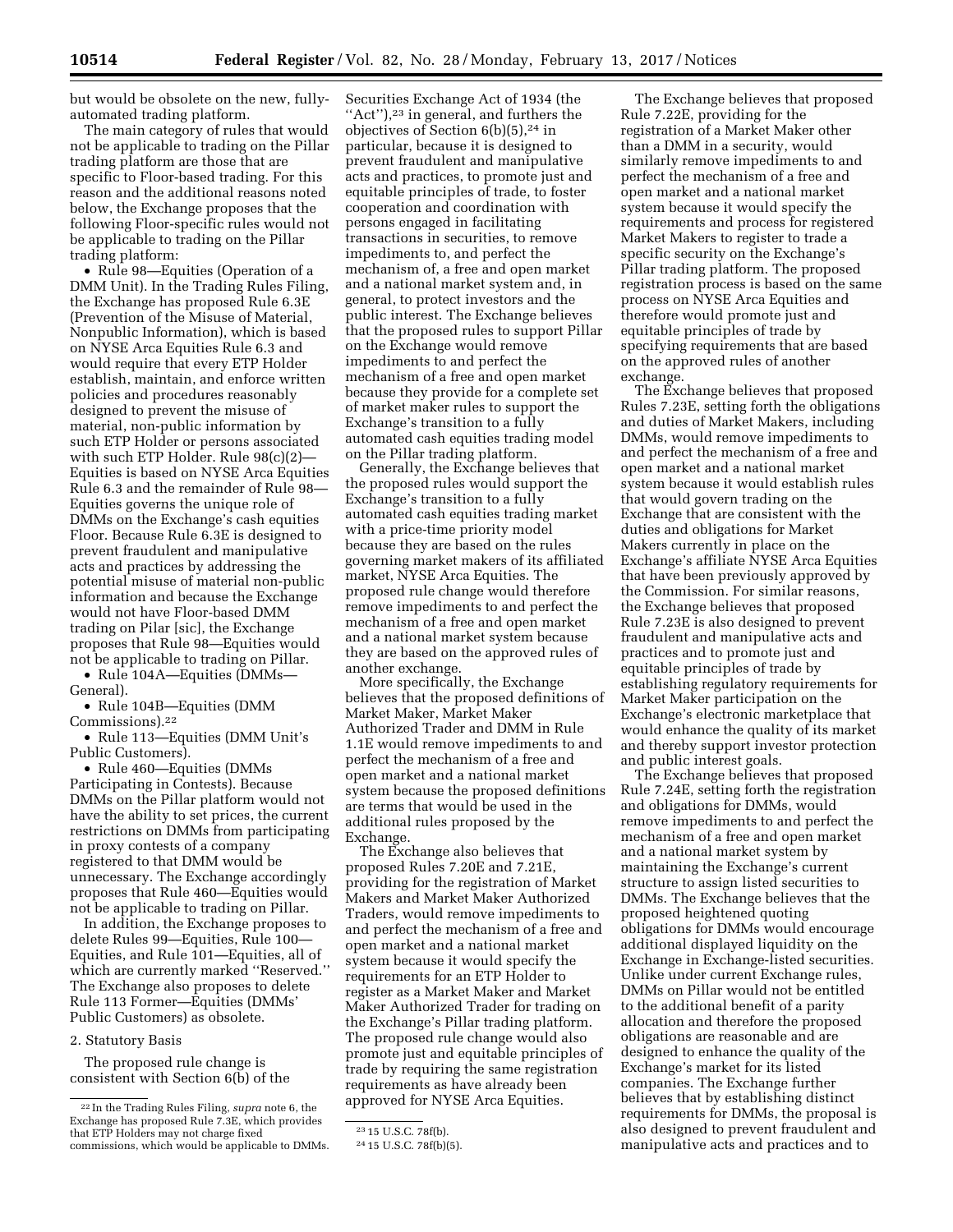promote just and equitable principles of trade.

The Exchange believes that proposed Rules 7.25E, setting forth the standards and process for DMM security allocation and reallocation, would remove impediments to and perfect the mechanism of a free and open market and a national market system because it would establish transparent and objectives rules and standards governing the allocation of securities to its DMM that are based on current rules. By adopting the current allocation process set forth in Rule 103B—Equities for DMMs on the Exchange's all-electronic trading platform, the Exchange believes that it would foster continuity and ensure fair and orderly trading in its listed securities. The Exchange believes that the proposed substantive difference for proposed Rule 7.25E(b)(1)(A) to increase the number of DMMs to be interviewed from two to four would remove impediments to and perfect the mechanism of a free and open market and a national market system because increasing the number of DMMs participating in the issuer allocation process would increase competition to provide services to issuers, and will provide the issuer with more choice in the selection of its DMM.

The Exchange believes that proposed Rules 7.26E, setting forth the DMM combination review policy, would remove impediments to and perfect the mechanism of a free and open market and a national market system by establishing a review process by which the Exchange would continue to review proposed combinations of DMMs in the same manner as it currently does for Floor-based DMMs pursuant to Rule 123E—Equities.

The Exchange further believes that it would remove impediments to and perfect the mechanism of a free and open market and a national market system to specify which current rules would not be applicable to trading on the Pillar trading platform. The Exchange believes that the proposed legend that would be added to existing rules, ''[t]his rule is not applicable to trading on the Pillar trading platform,'' would promote transparency regarding which rules would govern trading on the Exchange once it transitions to Pillar. The Exchange has proposed to add this legend to rules that would be superseded by proposed rules or rules that would not be applicable because they concern Floor-based trading.

The Exchange also believes that it would remove impediments to and perfect the mechanism of a free and open market and a national market system to delete Rules 99—Equities,

Rule 100—Equities, and Rule 101— Equities, all of which are currently marked ''Reserved,'' because it would reduce confusion and promote transparency to delete references to rules that do not have any substantive content. The Exchange further believes that because it is transitioning to a new rule numbering framework, maintaining these rules on a reserved basis is no longer necessary.

Finally, the Exchange believes that deleting Rule 113 Former—Equities as obsolete removes impediments to and perfects the mechanism of a free and open market by simplifying its rulebook and removing confusion that may result from having obsolete rules in the Exchange's rulebook. The Exchange further believes that the proposal removes impediments to and perfects the mechanism of a free and open market by ensuring that persons subject to the Exchange's jurisdiction, regulators, and the investing public can more easily navigate and understand the Exchange's rulebook. The Exchange also believes that eliminating obsolete rules would not be inconsistent with the public interest and the protection of investors because investors will not be harmed and in fact would benefit from increased transparency as to which rules are operable, thereby reducing potential confusion.

## *B. Self-Regulatory Organization's Statement on Burden on Competition*

The Exchange does not believe that the proposed rule change will impose any burden on competition that is not necessary or appropriate in furtherance of the purposes of the Act. The proposed change is designed to propose rules that would govern Market Makers on the Exchange's new Pillar trading platform, which would be a fully automated cash equities trading market that trades all NMS Stocks and is based on both the rules of NYSE Arca Equities and current rules. The Exchange believes that the proposed rules would promote competition because it would provide for obligations relating to Market Makers that are based on established rules, thereby reducing any potential barriers to entry for Market Makers registered on other exchanges to be approved as a Market Maker on the Exchange when it transitions to Pillar. The Exchange further believes that its proposed rules governing DMMs would not impose any burden on competition that is not necessary or appropriate because the proposed rules are designed to provide continuity for Exchangelisted companies to maintain existing DMMs assigned to their securities, while at the same time proposing

obligations for DMMs that are tailored to a price-time automated trading model.

*C. Self-Regulatory Organization's Statement on Comments on the Proposed Rule Change Received From Members, Participants, or Others* 

No written comments were solicited or received with respect to the proposed rule change.

## **III. Date of Effectiveness of the Proposed Rule Change and Timing for Commission Action**

Within 45 days of the date of publication of this notice in the **Federal Register** or up to 90 days (i) as the Commission may designate if it finds such longer period to be appropriate and publishes its reasons for so finding or (ii) as to which the self-regulatory organization consents, the Commission will:

(A) By order approve or disapprove the proposed rule change, or

(B) institute proceedings to determine whether the proposed rule change should be disapproved.

## **IV. Solicitation of Comments**

Interested persons are invited to submit written data, views, and arguments concerning the foregoing, including whether the proposed rule change is consistent with the Act. Comments may be submitted by any of the following methods:

#### *Electronic Comments*

• Use the Commission's Internet comment form (*[http://www.sec.gov/](http://www.sec.gov/rules/sro.shtml)  [rules/sro.shtml](http://www.sec.gov/rules/sro.shtml)*); or

• Send an email to *[rule-comments@](mailto:rule-comments@sec.gov) [sec.gov.](mailto:rule-comments@sec.gov)* Please include File Number SR– NYSEMKT–2017–04 on the subject line.

### *Paper Comments*

• Send paper comments in triplicate to Brent J. Fields, Secretary, Securities and Exchange Commission, 100 F Street NE., Washington, DC 20549–1090. All submissions should refer to File Number SR–NYSEMKT–2017–04. This file number should be included on the subject line if email is used. To help the Commission process and review your comments more efficiently, please use only one method. The Commission will post all comments on the Commission's Internet Web site (*[http://www.sec.gov/](http://www.sec.gov/rules/sro.shtml)  [rules/sro.shtml](http://www.sec.gov/rules/sro.shtml)*). Copies of the submission, all subsequent amendments, all written statements with respect to the proposed rule change that are filed with the Commission, and all written communications relating to the proposed rule change between the Commission and any person, other than